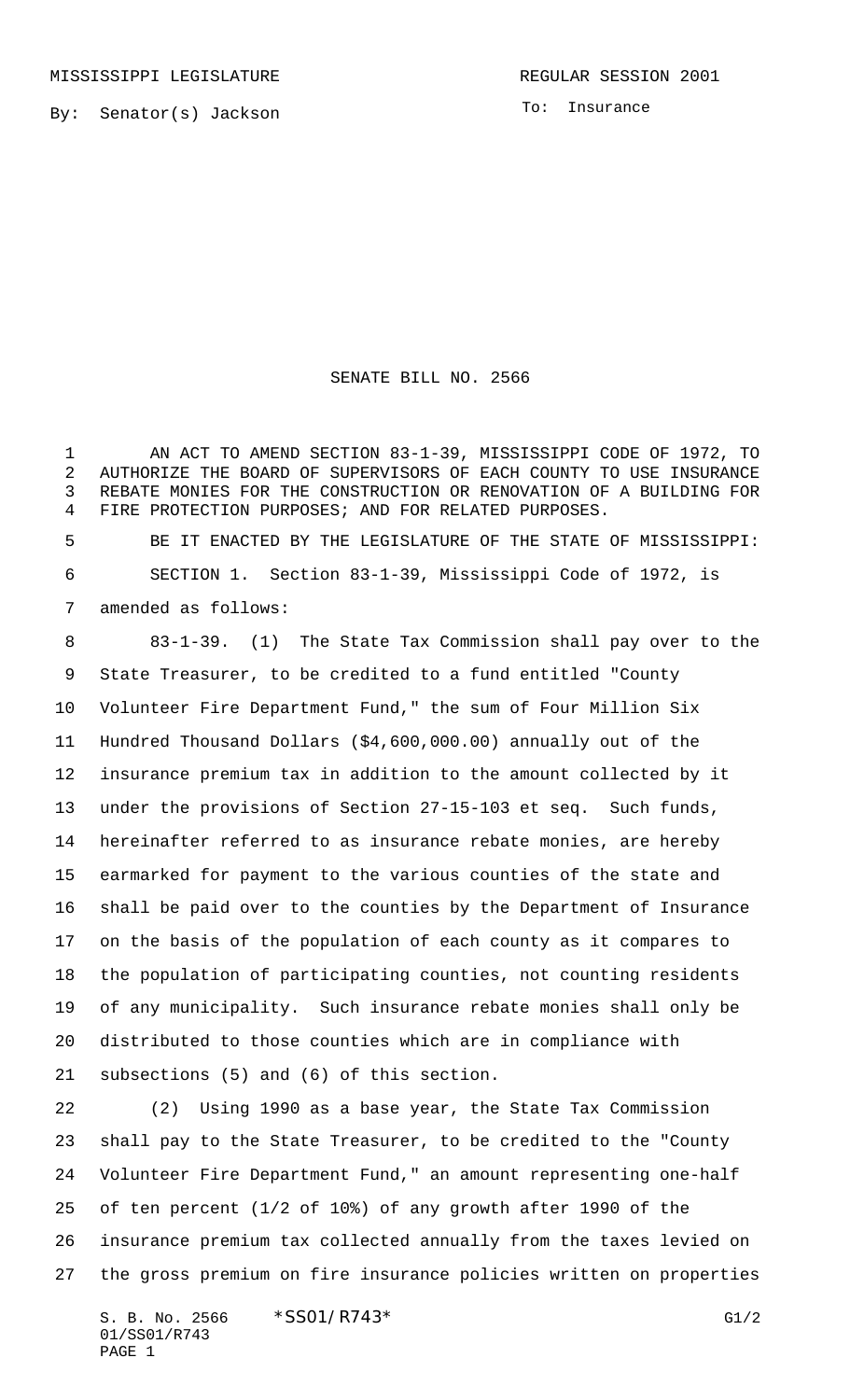in this state, in addition to the amount collected by it under Section 27-15-103 et seq.

 (3) Insurance rebate monies shall be expended by the board of supervisors for fire protection purposes of each county as follows:

33 (a) For training expenses;

 (b) Purchase of equipment, purchase of fire trucks, repair and refurbishing of fire trucks and fire fighting equipment, and capital construction anywhere in the county or pledging as security for a period of not more than ten (10) years for such purchases;

 (c) Purchase of insurance on county-owned fire fighting equipment;

 (d) Fire protection service contracts (including, but not limited to, municipalities, legal fire protection districts, and nonprofit corporations providing or coordinating fire service in or out of the county); or

 (e) Appropriations to legal fire protection districts located in counties subject to all restrictions applicable to the use of insurance rebate monies.

## (f) Construction or renovation of a building for fire protection purposes.

 Any county-owned equipment or other property, at the option of the board of supervisors, may be used by any legally created fire department.

 (4) Insurance rebate monies not expended in a given fiscal year for fire protection purposes shall be placed in a special fund with a written plan for disposition and expenditure of such monies. After the contracts for fire protection services have been approved and accepted by the board of supervisors, the monies shall be released to be expended in such manner as provided by this section.

S. B. No. 2566 \* SS01/R743\* 01/SS01/R743 PAGE 2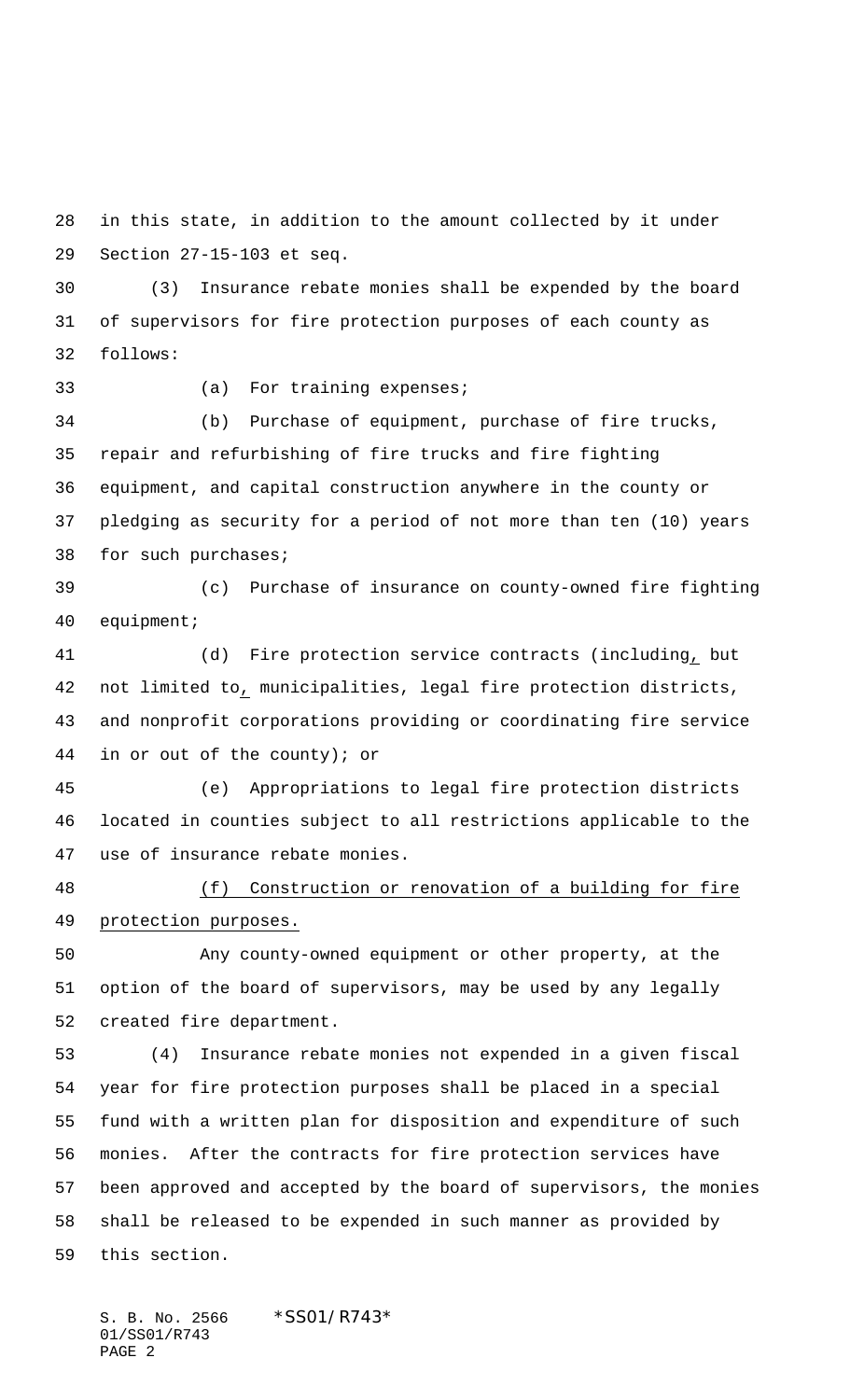(5) No county shall receive payments pursuant to this section after July 1, 1988, unless such county:

 (a) Designates a county fire service coordinator who is responsible for seeing that standard guidelines established by the Commissioner of Insurance pursuant to Section 45-11-7(9), Mississippi Code of 1972, are followed. The county fire coordinator must demonstrate that he possesses fire-related knowledge and experience;

 (b) Designates one (1) member of the sheriff's department to be the county arson investigator and requires the designated member of the sheriff's department to attend the State Fire Academy to be trained in arson investigation;

 (c) Adheres to the standard guidelines established by the Commissioner of Insurance pursuant to Section 45-11-7(9); and

 (d) Counties shall levy a tax of not less than one-fourth (1/4) mill on all property of the county or appropriate avails of not less than one-fourth (1/4) mill from the county's general fund for fire protection purposes. Municipalities making a written declaration to the county that they fund and provide their own fire services shall be exempted from this levy. This levy may be used for fire protection purposes which include, but 81 are not limited to, contracting with any provider of fire protection services.

S. B. No. 2566 \*SS01/R743\* 01/SS01/R743 PAGE 3 (6) No funds shall be paid by the county to any provider of fire protection services except in accordance with a written contract entered into in accordance with guidelines established by the Commissioner of Insurance and properly approved by the board of supervisors and Commissioner of Insurance. No county shall distribute funds to any fire service provider which has not met the reporting requirements required by the Commissioner of Insurance. At such time that a fire protection services provider, particularly a county volunteer fire department, a municipality or a fire protection district, has fulfilled the obligations of the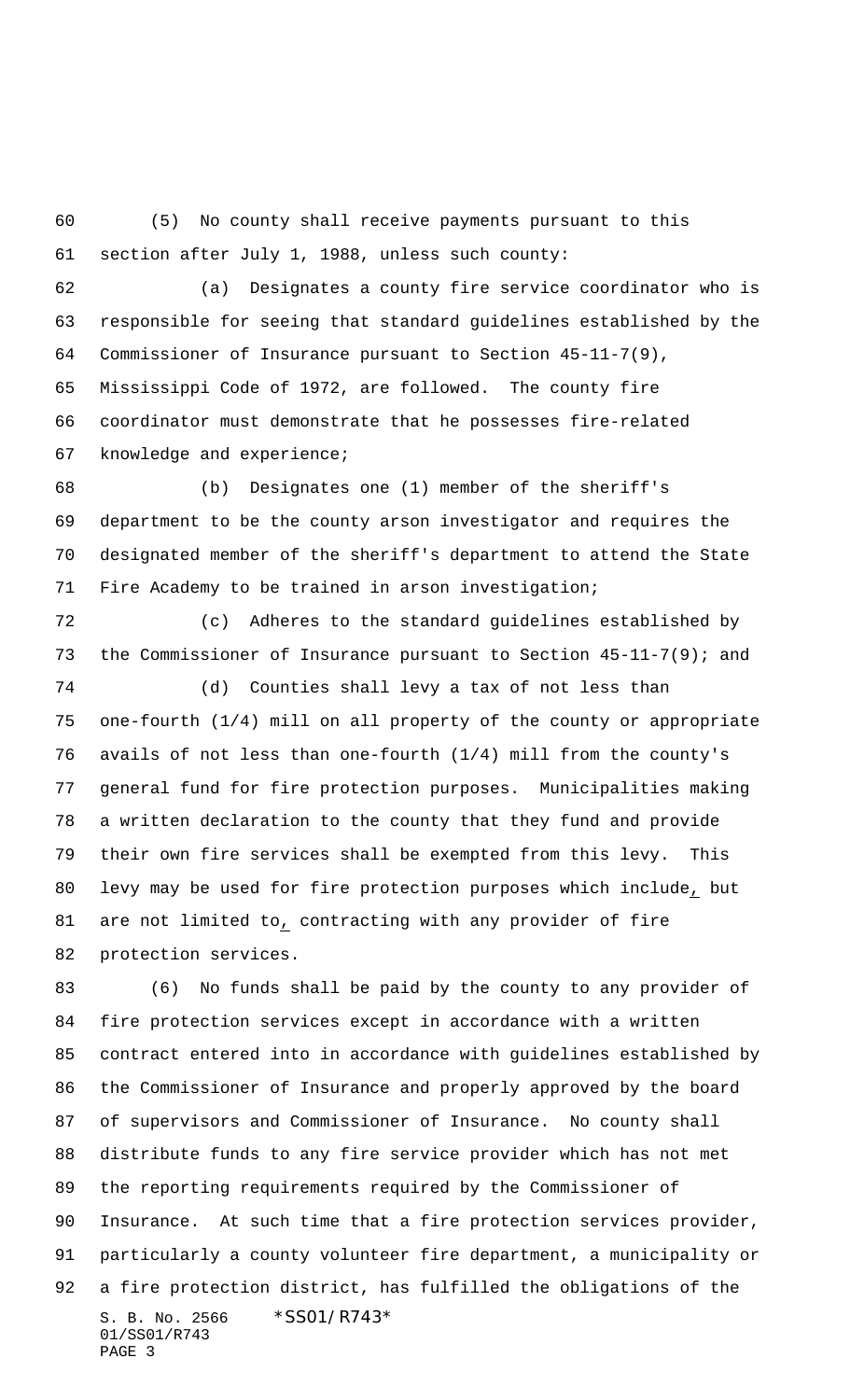written contract and has met the reporting requirements provided for in this subsection and the board of supervisors has received the insurance rebate monies, the board of supervisors shall disburse the appropriate amount to the fire protection services provider within a reasonable time, not to exceed six (6) weeks, from the time such requirements are met. Insurance rebate monies used for the purposes of contracting shall be expended by the fire service provider for capital construction, training expenses, purchase of fire fighting equipment including payments on any loans made for the purpose of purchasing fire fighting equipment, and purchase of insurance for any fire equipment owned or operated by the provider.

 (7) The board of supervisors of any county may contribute funds directly to any provider of fire protection services serving such county. Such contributions must be used for fire protection purposes as may be reasonably established by the Commissioner of Insurance.

 (8) Any municipal, county or local water association or other utility district supplying water may, upon adoption of a resolution authorizing such action, contribute free of charge to a volunteer fire department or fire protection district serving such local government, political subdivision or utility district, such water as is necessary for fire fighting or training activities of such volunteer fire department or fire protection district.

 (9) The board of supervisors of any county may, in its discretion, grade, gravel, shell and/or maintain real property of a county volunteer fire department, including roads or driveways thereof, as necessary for the effective and safe operation of such county volunteer fire department. Any action taken by the board of supervisors under the authority of this subsection shall be spread upon the minutes of the board of supervisors when the work is authorized.

S. B. No. 2566 \* SS01/R743\* 01/SS01/R743 PAGE 4